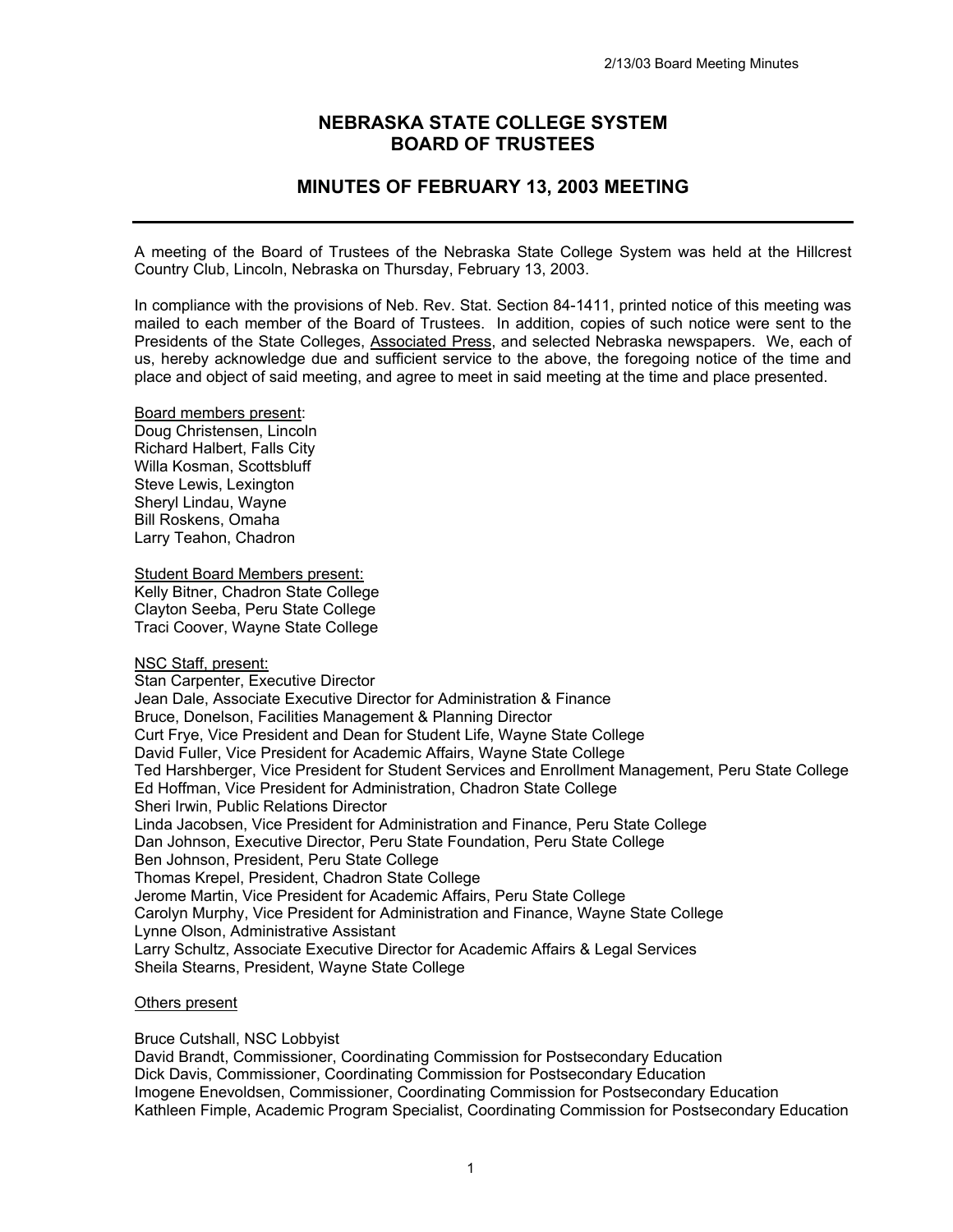Debra Fischer, Commissioner, Coordinating Commission for Postsecondary Education Mary Laurtizen, Commissioner, Coordinating Commission for Postsecondary Education Patsy Martin, Communications & Special Projects Officer, Coordinating Commission for Postsecondary

**Education** Helen E. Morten, Commissioner, Coordinating Commission for Postsecondary Education Carna Pfeil, Associate Director for Finance and Administration, Coordinating Commission for Postsecondary Education

David Powers, Executive Director, Coordinating Commission for Postsecondary Education Eric Seacrest, Commissioner, Coordinating Commission for Postsecondary Education Larry Scherer, Planning & Policy Officer, Coordinating Commission for Postsecondary Education Martha Stoddard, Lincoln Journal Star

Mike Wemhoff, Facilities Officer, Coordinating Commission for Postsecondary Education

The Academic and Personnel Committee and the Fiscal and Facilities Committee met separately starting at 10:30 a.m. to discuss agenda items. No action was taken. The committee meetings adjourned at 12:00 p.m.

# **CALL TO ORDER—BUSINESS MEETING**

Board Chair Lindau called the meeting to order at 1:00 p.m.

# **EXECUTIVE SESSION**

Motion was made by Trustee Christensen to move into executive session at 1:03 p.m. to discuss collectively bargained contracts, personnel issues and the awarding of an honorary doctorate. No action was taken. Executive Session was adjourned at 2:30 p.m. and the regular meeting continued.

# **APPROVAL OF MEETING AGENDA**

The meeting agenda for February 13, 2003 was approved.

# **APPROVAL OF MINUTES**

Minutes of the November 14-15 meeting were unanimously approved.

# **ITEMS FOR DISCUSSION AND ACTION**

#### **Academic and Personnel Committee**

#### Personnel Recommendations

A motion to approve the personnel recommendations submitted by the colleges was recommended by the committee to the full Board, which unanimously approved the motion. (Copies are attached to the official minutes.)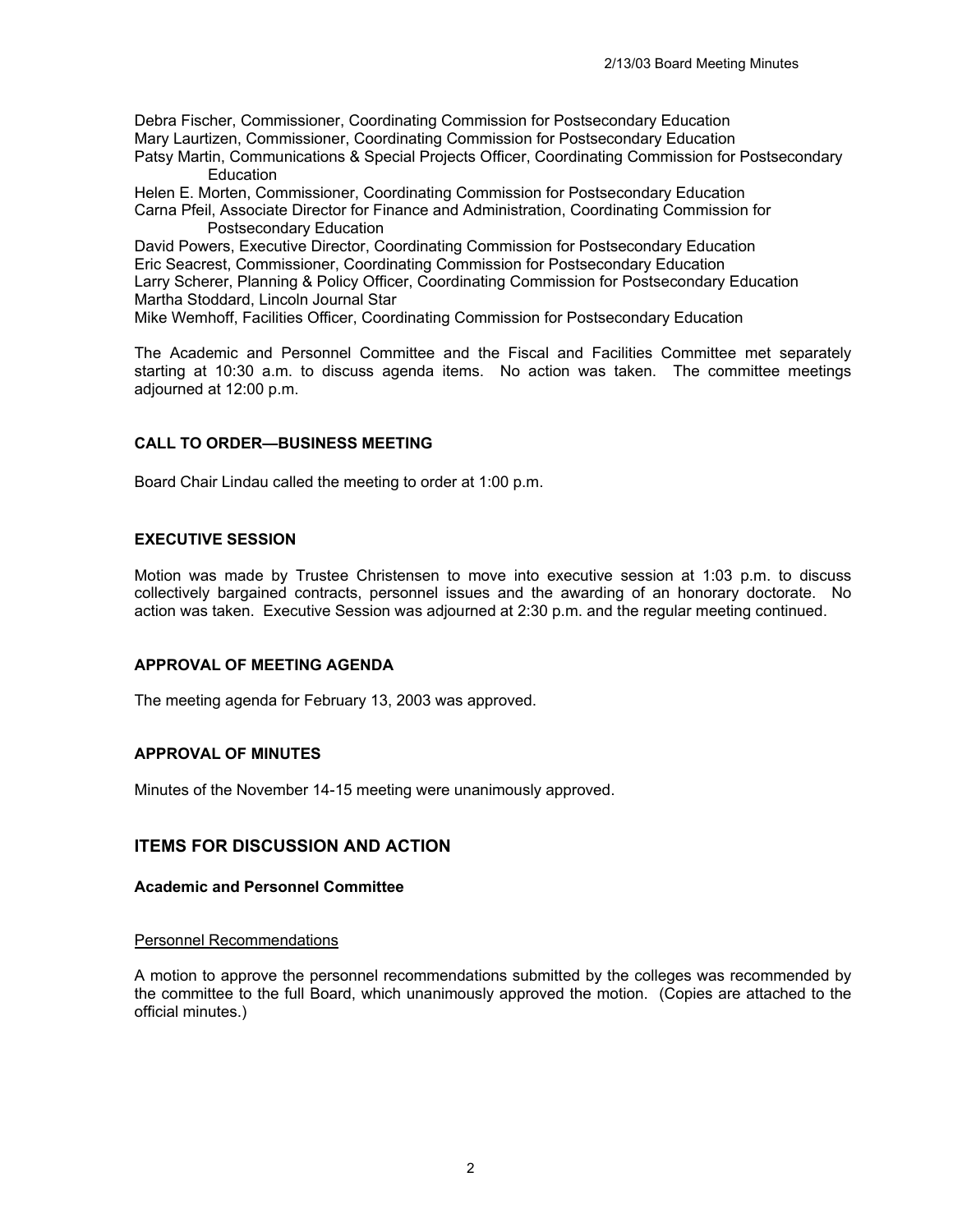### Ratification of 2003-2005 Agreements

A motion to ratify the 2003-2005 Agreements between the Board of Trustees of the Nebraska State Colleges and the State College Education Association, the Nebraska State College Professional Association and the Nebraska Association of Public Employees, Local #61 was recommended by the committee to the full Board, which unanimously approved the motion.

### Liberal Arts Program at Peru State College

A motion to approve the liberal arts program at Peru State College was recommended by the committee to the full Board, which unanimously approved the motion. (Copies are attached to the official minutes.)

# Peru State College Strategic Plan

A motion to approve the Strategic Plan, Operating Priorities and Strategies for Academic Years 2003-08 at Peru State College was recommended by the committee to the full Board, which unanimously approved the motion. (Copies are attached to the official minutes.)

# Temporary Waiver of Board Policy 4001

A motion to approve a temporary waiver of Board Policy 4001 – Weekly Class Schedule and Starting Times was recommended by the committee to the full Board, which unanimously approved the motion. (Copies of Peru State College's proposed schedule change are attached to the official minutes.)

#### Women's Intercollegiate Athletic Programs at Peru State College

A motion to approve the addition of two new women's intercollegiate athletic programs at Peru State College was recommended by the committee to the full Board, which unanimously approved the motion.

#### Extension of Board Policy 5401

A motion for first round approval of the extension of Board Policy 5401 – Early Retirement Incentive; Faculty until June 30, 2005 was recommended by the committee to the full Board, which unanimously approved the motion.

#### Board Policy 5406

A motion for first round approval of new Board Policy 5406 – Voluntary Retirement Settlement Program as a One-Time Opportunity for Eligible Employees was recommended by the committee to the full Board, which unanimously approved the motion.

#### Preliminary Notification of New Academic Programs

A motion to approve the following preliminary notification of new program list to be submitted to the Coordinating Commission for Postsecondary Education was recommended by the committee to the full Board, which unanimously approved the motion.

| Chadron State College | Professional Studies (MSE degree) |
|-----------------------|-----------------------------------|
| System-wide           | Advanced Studies (MS degree)      |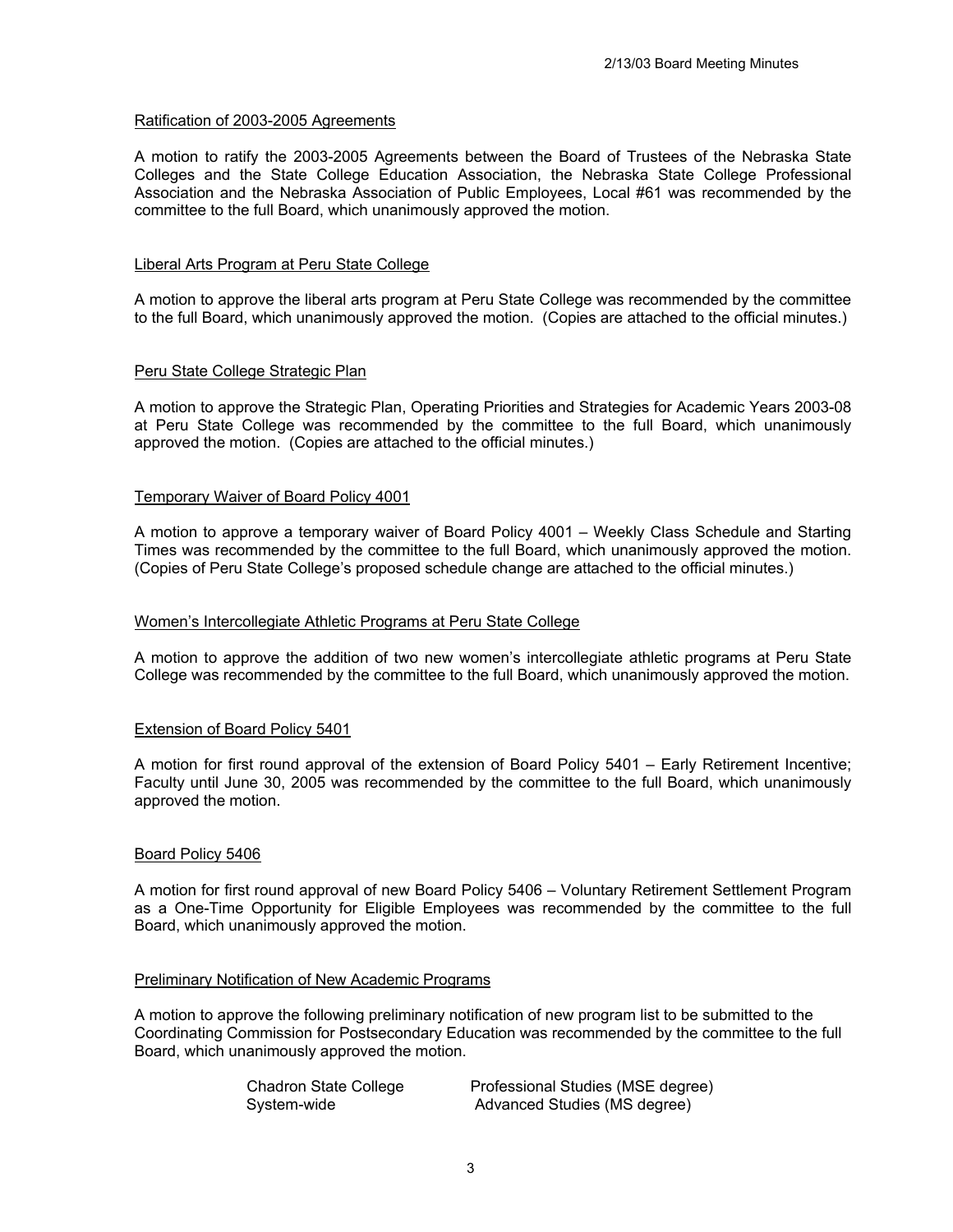# Honorary Doctorate Degree by Wayne State College

A motion to approve the honorary doctorate degree recommendation submitted by Wayne State College was recommended by the committee to the full Board, which unanimously approved the motion.

### Modifications to Board Policy 3200

A motion for first round approval of the modifications to Board Policy 3200 – Due Process; Students was recommended by the committee to the full Board, which unanimously approved the motion.

#### **Fiscal and Facilities Committee**

#### Program Statement for Edna Work Hall at Chadron State College

A motion to approve the program statement for Edna Work Hall at Chadron State College was recommended by the committee to the full Board, which unanimously approved the motion.

#### Program Statement for Optional Proposal for Administration Building at Chadron State College

A motion to approve the optional proposal to the program statement for the Administration Building at Chadron was recommended by the committee to the full Board, which unanimously approved the motion.

#### Program Statement for Ag Classroom/Lab/Arena at Chadron State College

A motion to approve the program statement for the Agriculture Classroom/Laboratory/Arena at Chadron State College was recommended by the committee to the full Board, which unanimously approved the motion.

### Substantial Completion Committee for Old Gym Renovation at Peru State College

A motion to appoint a substantial completion committee for the Peru State College Old Gym Renovation to Become the New Library was recommended by the committee to the full Board, which unanimously approved the motion.

Steve Lewis, Board member--Fiscal and Facilities Committee Chair Richard Halbert, Board Member Jean Dale, Associate Executive Director, Administration and Finance, System Office Bruce Donelson, Director, Facilities Management and Planning, System Office Jeffrey Pilus, The Clark Enersen Partners Steve Hotovy, Representative of the State Building Division Linda Jacobsen, Vice President, Administration and Finance, Peru State College Paul Pate, Director of Campus Services, Peru State College Jerry Martin, Vice President of Academic Affairs, Peru State College

#### Capital Improvement Fee Use at Peru State College

A motion to approve the use of up to \$21,000 in capital improvement fees for the fifteen percent (15%) match funds for the following LB 309 projects at Peru State College was recommended by the committee to the full Board, which unanimously approved the motion. Voting aye: Christensen, Halbert,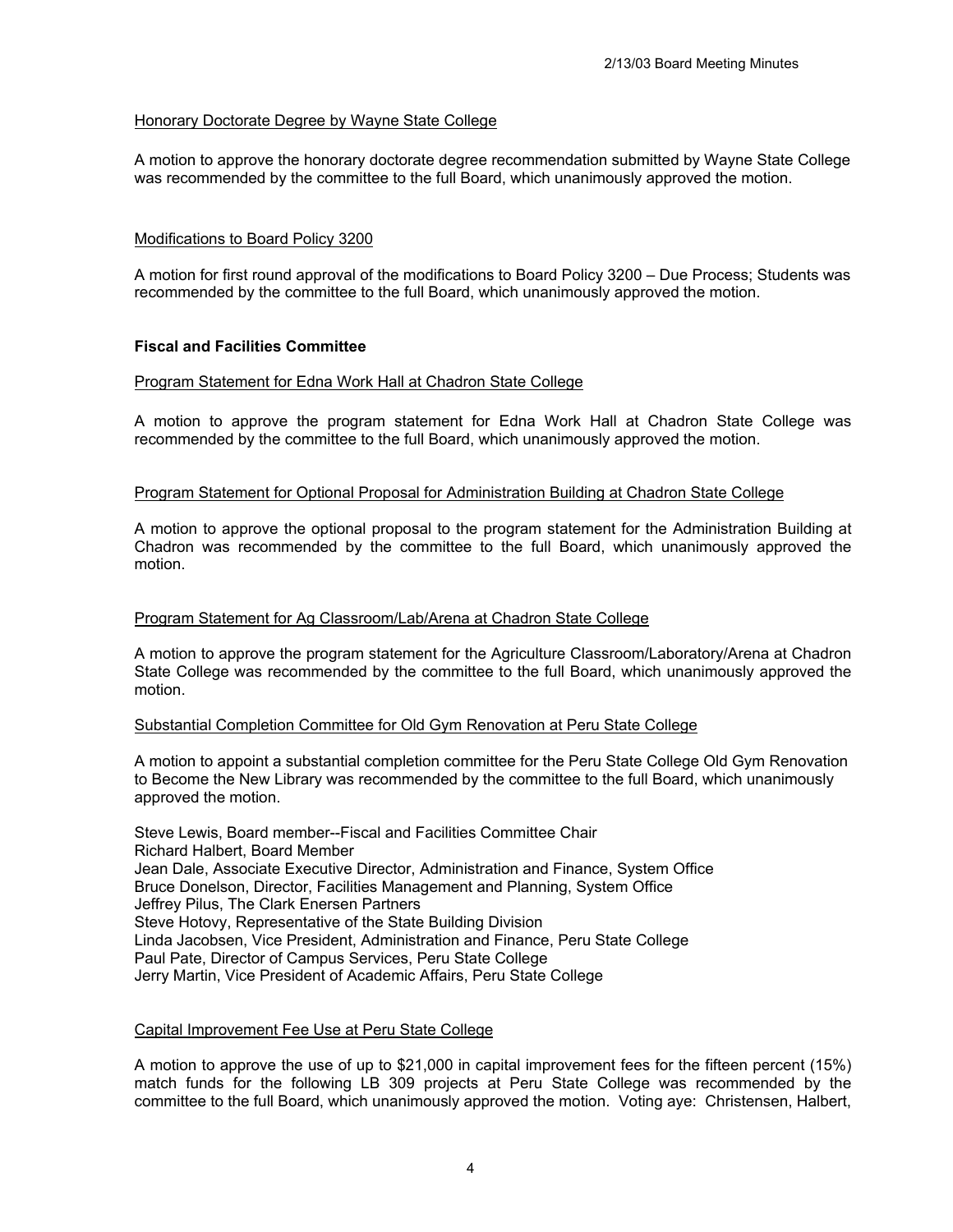| Project                              | LB 309 Funds | <b>PSC Match</b>   |
|--------------------------------------|--------------|--------------------|
| <b>Administration Building</b>       |              |                    |
| <b>Tuckpointing Design</b>           | \$7,480.00   | \$1,320.00         |
| Auditorium / Theater                 |              |                    |
| <b>Tuckpointing Design</b>           | \$7,480.00   | \$1,320.00         |
| <b>TJ Majors Building</b>            |              |                    |
| Study of Bldg Envelope               | \$34,000.00  | \$6,000.00         |
| <b>Wheeler Center</b>                |              |                    |
| Roof Replacement Design              | \$34,000.00  | \$6,000.00         |
| AV Larson                            |              |                    |
| Lower Level Hallway Doors            | \$6,375.00   | \$1,351.00         |
| <b>Heat Plant Campus Service</b>     |              |                    |
| <b>Emergency NE Boiler Repair</b>    | \$17,850.00  | \$3,150.00         |
| <b>Campus Water Filtration Study</b> | \$3,248.00   | \$312.09 (balance) |
| Heat Plant Study of Steam            | \$8,500.00   | \$547.02 (balance) |
| System                               |              |                    |
| Heat Plant Study of East Wall        | \$2,550.00   | \$450.00           |
| Heat Plant Repair of East Wall       | \$1,734.00   | \$331.33           |
| Total                                |              | \$20,781.44        |

Kosman, Lewis, Lindau, Roskens, and Teahon. Voting nay: None. Student Opinion aye: Bitner, Coover, and Seeba.

#### Grant Applications and Awards

A motion to approve the following grant applications and awards as submitted by the colleges was recommended by the committee to the full Board, which unanimously approved the motion. Voting aye: Christensen, Halbert, Kosman, Lewis, Lindau, Roskens, and Teahon. Voting nay: None. Student Opinion aye: Bitner, Coover, and Seeba.

Chadron Application

• Improving Teacher Quality State Grants (Coordinating Commission for Postsecondary Education) -- \$61,330

Peru Application

• National Science Foundation: Biotic Surveys and Inventories (National Science Foundation-Federal) -- \$311,497

Wayne Applications

- Native Stories as a Path to Science Literacy (No Child Left Behind Act/CCPE Improving Teacher Quality State Grants) -- \$55,423
- NSF Biotic Inventories and Surveys (National Science Foundation through University of Minnesota-Twin Cities) -- \$104,701
- Science Partnership for Rural Nebraska Today (SPRNT) (National Science Foundation through the University of Nebraska Medical Center) -- \$2,781,873

#### LB 309 Allocations and Retrievals

A motion to approve the allocations and retrievals of LB 309 funding was recommended by the committee to the full Board, which unanimously approved the motion. Voting aye: Christensen, Halbert, Kosman, Lewis, Lindau, Roskens, and Teahon. Voting nay: None. Student Opinion aye: Bitner, Coover, and Seeba.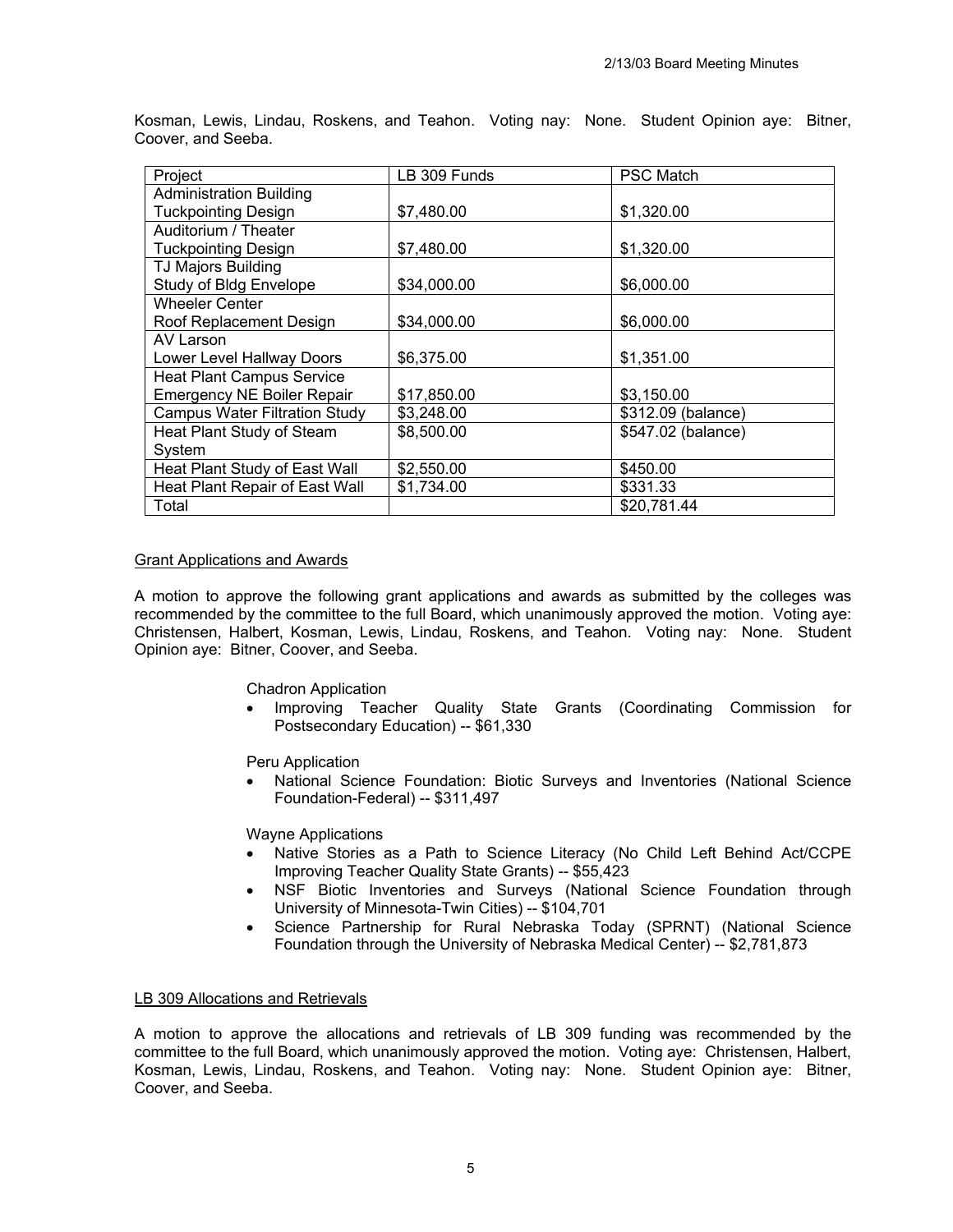Chadron State College:

Acceptance of \$119,000.00 to replace center and north section of roof on Burkhiser Complex Acceptance of \$635,000.00 to install central chilled water system in heat plant Retrieval of \$1,269.16 to replace refractory on Hurst boiler in heat plant

### Peru State College:

Acceptance of \$6,375.00 to replace lower level hallway door in AV Larson Acceptance of \$34,000.00 for envelope/water penetration study for T.J. Majors Acceptance of \$34,000.00 for structural analysis/roof replacement design for Wheeler Center Retrieval of \$14,030.48 to install automatic compressor drain valves on campus Retrieval of \$821.45 to replace water softner in heat plant

# Wayne State College:

Acceptance of \$17,000.00 to replace stair treads in Peterson Fine Arts Acceptance of \$25,500.00 to replace stair treads in Conn Library Acceptance of \$119,000.00 to renovate the west entrance of Rice Auditorium Acceptance of \$4,500.00 to replace steam condensate pumps in Carhart Science Acceptance of \$5,200.00 to replace steam condensate pumps in Hahn Administration Retrieval of \$8,500.00 to repair tunnel between Benthack and Education buildings

# **ITEMS FOR INFORMATION AND DISCUSSION**

# **Academic and Personnel**

#### Personnel Actions

Personnel actions not requiring Board approval were reported for information. (Copies are attached to the official minutes.)

#### Procedures for Compensation from Grants/Contracts

Procedures for faculty to receive compensation from grants and contracts as per Board Policy 5031 were developed and presented to the Board. (Copies are attached to the official minutes.)

#### Affirmative Action

Signed affirmations by each President regarding their college's commitment to offering equal employment and educational opportunities, and prohibiting discrimination based on political or religious opinions or affiliations, race, color, age, sex, national origin, marital status or handicap have been placed on file in the System Office.

#### Fall Enrollment Reports

Fall 2002 enrollment reports from each state college not requiring Board approval were reported for information. (Copies are attached to the official minutes.)

#### Fall 2002 Graduates Summary Report

Board members reviewed the graduate summary reports submitted by the colleges. (Copies are attached to the official minutes.)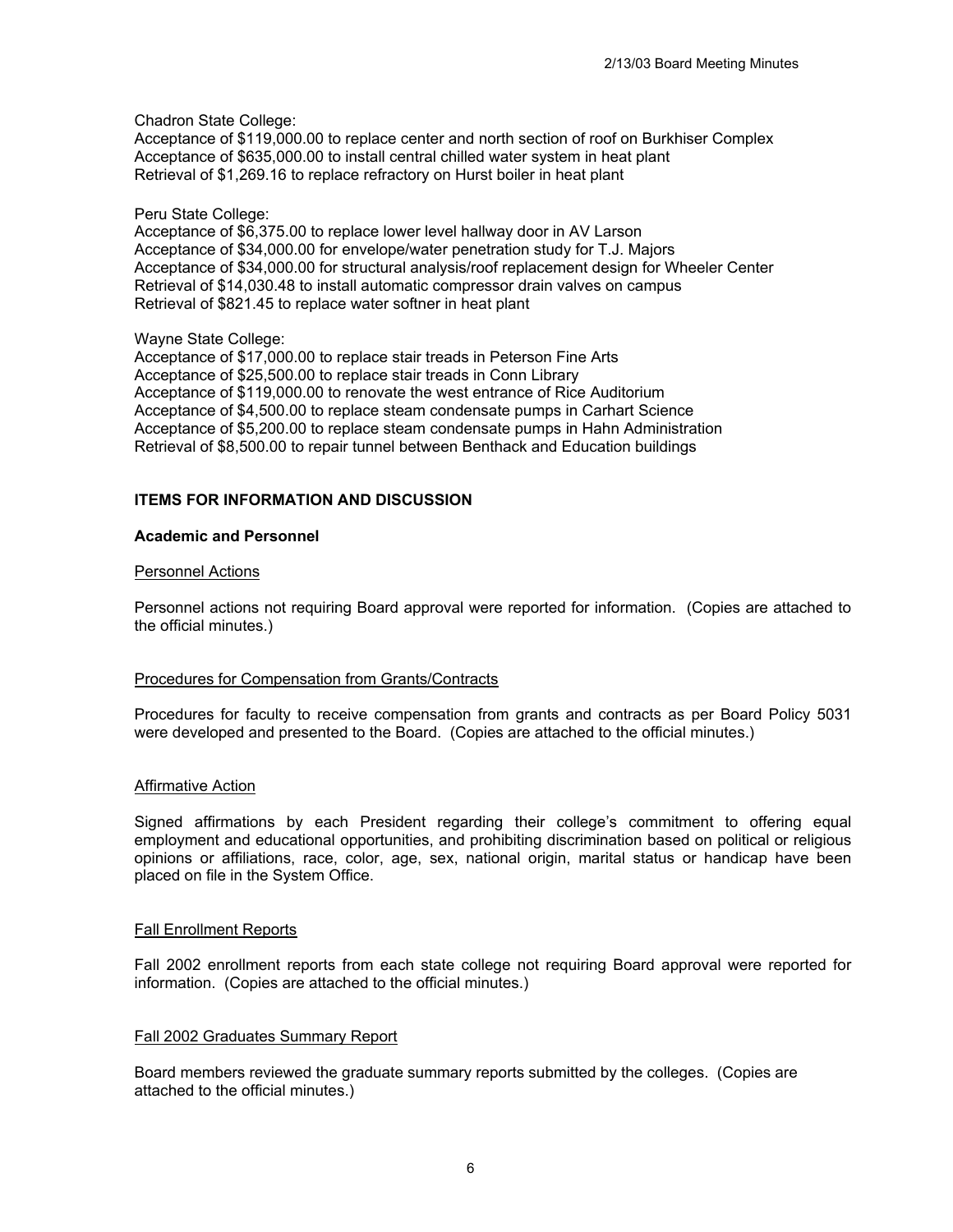# Fall Instructional Load Reports

Fall 2002 instructional load reports from each state college not requiring Board approval were reported for information. (Copies are attached to the official minutes.)

# Five-year Academic Calendar

Board members were informed of the system-wide academic calendars set for 2003-04 through 2007- 08.

# College Diversity Plans

Board members reviewed the executive summaries of diversity plans submitted by the colleges. Complete diversity plans have been placed on file in the System Office. (Copies are attached to the official minutes.)

# **Fiscal and Facilities**

#### Governor's Budget Recommendations

There was no additional information or discussion regarding the materials provided in the Board Book.

# Six-Month Operating Expenditure Reports

July – December 2002 operating expenditure reports from each state college and the System Office not requiring Board approval were reported for information. It was noted by Trustee Lewis that the System Office had expended 51% of the budget as of December 2002 because some one-time up-front fees had been paid. (Copies are attached to the official minutes.)

#### Six-Month Financial Reports

July – December 2002 financial reports from each state college not requiring Board approval were reported for information. (Copies are attached to the official minutes.)

#### Six-Month Revenue Bond Expenditure Reports

July – December 2002 revenue bond operating expenditure reports from each state college not requiring Board approval were reported for information. (Copies are attached to the official minutes.)

#### Occupancy and Income Report

The colleges provided information on occupancy and the income earned on the revenue bond facilities during the fall 2002 semester. It was noted that Morgan Hall at Peru State College was off-line during this reporting period therefore the percentage of potential income from residence halls was significantly lower. (Copies are attached to the official minutes.)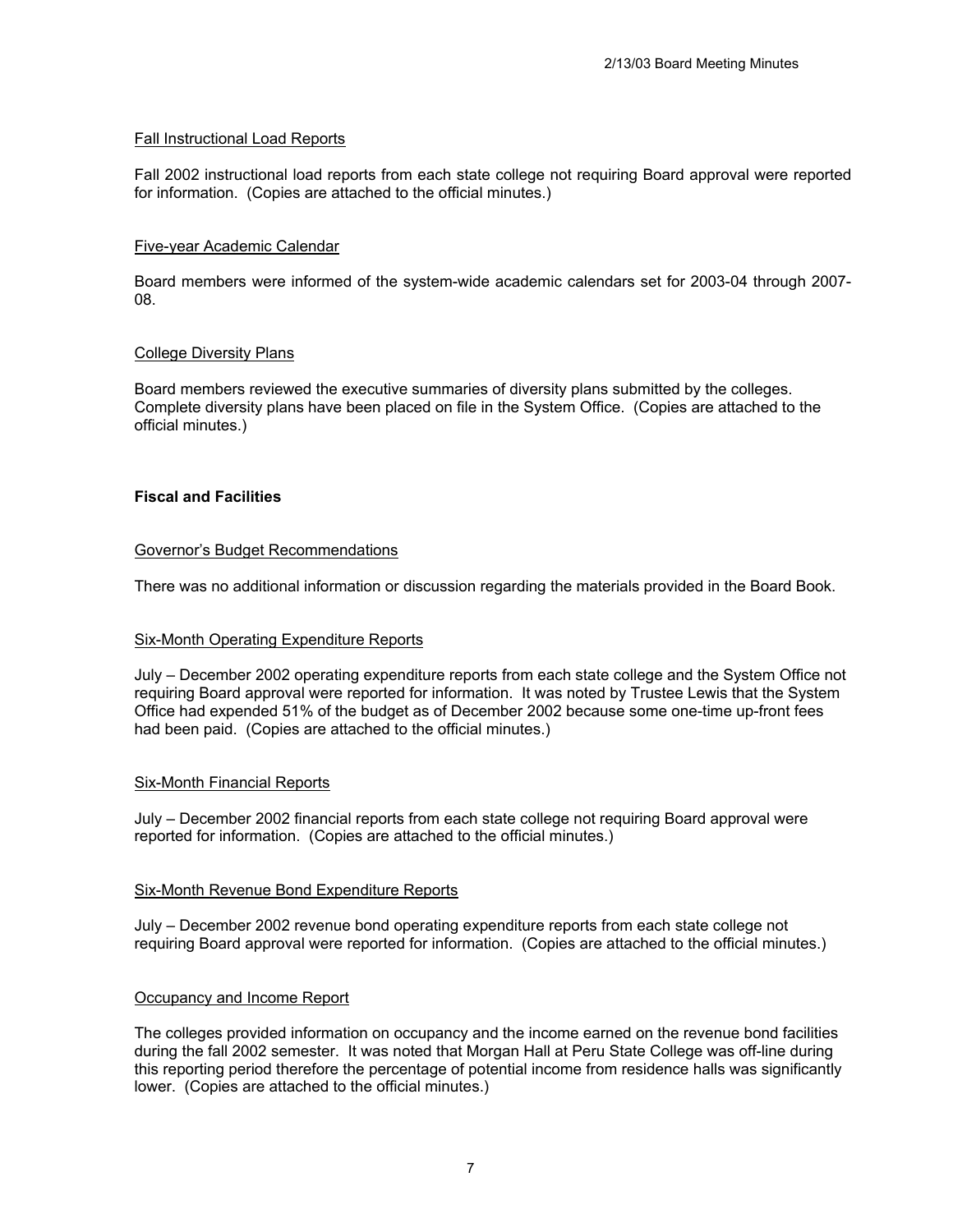# Grant Applications and Award

The following grant application and awards were presented to the Board for information.

Chadron State College Application

- TOL-Technology: On-Line (Calculus Consortium for Higher Education (CCHE)) -- \$20,013
- WETMAPP-Wetland Education Workshops (USGS National Wetlands Research Center) -- \$15,999.76

Wayne State College Application

- Arbor Day Tree Planting Project (Lower Elkhorn Natural Resources District) -- \$4,600
- Forever Free: Abraham Lincoln's Journey to Emancipation (American Library Association/National Endowment for the Humanities) -- \$1,000
- Highway Frontage Renewal Project (Nebraska Department of Roads/University of Nebraska-Lincoln, Nebraska Forest Service) -- \$14,000
- Student Center Plaza Nebraska Greenspace Stewardship Initiative (Nebraska Statewide Arboretum/Nebraska Environmental Trust) -- \$22,095

Wayne State College Awards

- Cosmic Ray Observatory Project (CROP) (EPSCoR/Nerbaska Academy of Sciences) -- \$1,000
- The Laramie Project (Price/Adams Foundation) -- \$500
- Microform/Ultrafiche Equipment (Nebraska State Records Board) -- \$8,950
- "Non-biting Midges" (Nebraska/National Science Foundation EPSCoR Program) -- \$3,000
- Plains Poetry Festival (Nebraska Arts Council) -- \$1,000
- The Yellow Dress Program (Nebraska Child Abuse Prevention Fund Board) -- \$750

# Contracts and Change Orders

The following contracts and change orders were presented to the Board for information.

Chadron State College Contracts

- Administration Building (HVAC improvements) -- \$53,615
- Campus (prepare plans and specs for hiking/biking trail) -- \$32,466
- Burkhiser Complex (professional fees for design and bid oversight) -- \$10,368.30
- Campus Absorption Chiller (professional engineering services) -- \$43,340

Peru State College Contracts

- Campus Water Filtration (engineering and design) -- \$25,626
- Auditorium/Theatre (tuckpointing design) -- \$8,800
- Administration Building (tuckpointing design) -- \$8,800
- AV Larson (replace lower level hallway door) -- \$7,726
- Wheeler Activity Center (architectural design and construction roof replacement) - \$25,250
- Wheeler Activity Center (structural analysis for roof replacement) -- \$15,300
- Heat Plant (Nebraska boiler repair) -- \$11,335.65
- Library Old Gym (inspect, clean, adjust window operation) -- \$3,764
- Campus Services Building Heat Plant (east wall repair) -- \$2,069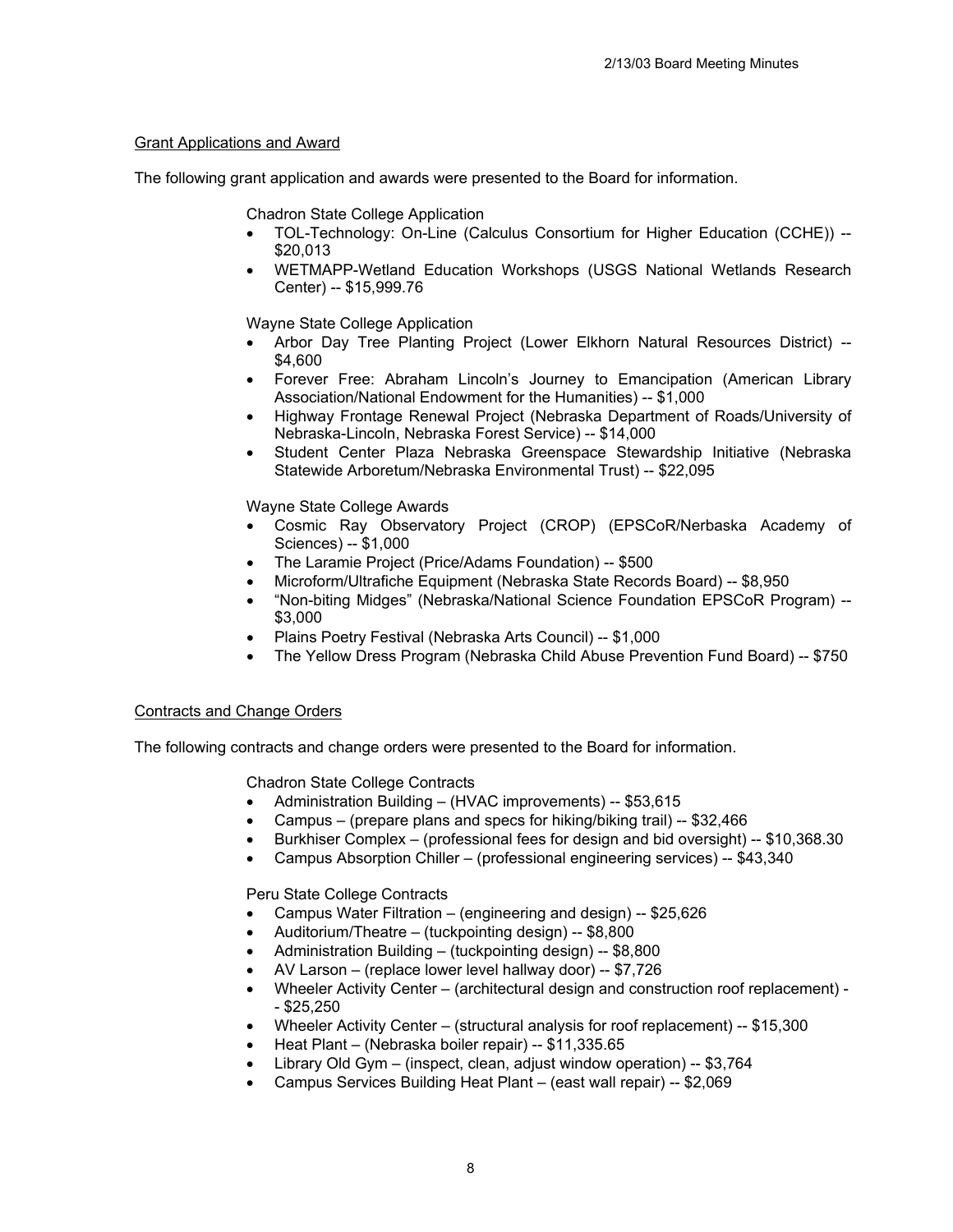• TJ Majors – (building envelope water penetration study) -- \$14,300 plus \$400-600 reimbursables

Wayne State College Contracts

- Rice Auditorium (HVAC improvements) -- \$1,260,000
- Rice Auditorium (ADA entry and entry roof project) -- \$128,000

Chadron State College Change Order

• Administration Building – (#1asbestos abate., sewer line reloc., sump pump change, fire line tap) -- \$19,139

Peru State College Change Orders

- Eliza Morgan Hall  $(\#1 \text{ modification to type 3A interior walls}) (\$6,020)$
- Eliza Morgan Hall (#2 wood-framed "dog house" removal) -- \$385
- Eliza Morgan Hall (#3 removal/demolition of 12" block wall) -- \$3,394
- Eliza Morgan Hall (#4 floor leveling after existing partition wall) -- \$3,134
- Eliza Morgan Hall (#5 modification to interior partitions) (\$380)
- Eliza Morgan Hall (#6 HDPE pipe on hydroponic piping) (\$4,512)
- Eliza Morgan Hall (#7 revised scope per supplemental drawings) -- \$8,406
- Eliza Morgan Hall (#8 materials and labor to install additional framing) -- \$153
- Eliza Morgan Hall (#9 switch electrical feeder sizing) -- \$9,554
- Campus (contract amendment configuration, on-site start-up Unitronics) -- \$4,000
- Library Old Gym (#10 fire rated doors, mechanical/electrical for fluid cooler) --\$18,180
- Library/Old Gym  $-$  (#11 CCD #1 on refrigerant lines)  $-$  \$6,851
- Library/Old Gym (#12 relocate PIV and rout roof drain) -- \$13,157
- Library/Old Gym  $(\#13$  footings for link, site utilities west of Library) -- \$19,499 Library/Old Gym – (#14 slate floor on existing deck, electrical at fluid cooler in tunnel) -- \$15,291
- Library/Old Gym (#15 glass in circle tops and light support brackets) -- \$17,342

Wayne State College Change Orders

- Ramsey Theatre Sound System (add two additional intercom stations) -- \$845
- Energy Plant (#5 additional insulation, condensate return, relocate fuel monitoring equipment) -- \$9,795
- Energy Plant (#6 new domestic water service and backflow prevention) -- \$9,206
- Energy Plant (#7 additional chilled water system controls and equipment) -- \$15,020

#### Physical Plant Status Reports

Physical plant status reports from each state college not requiring Board approval were reported for information. (Copies are attached to the official minutes.)

#### Capital Construction Progress Reports

The following capital construction progress reports not requiring Board approval were reported for information. (Copies are attached to the official minutes.)

Chadron State College

- Burkhiser Technology Complex Renovation Interim report
- Maintenance Services Building Construction Interim report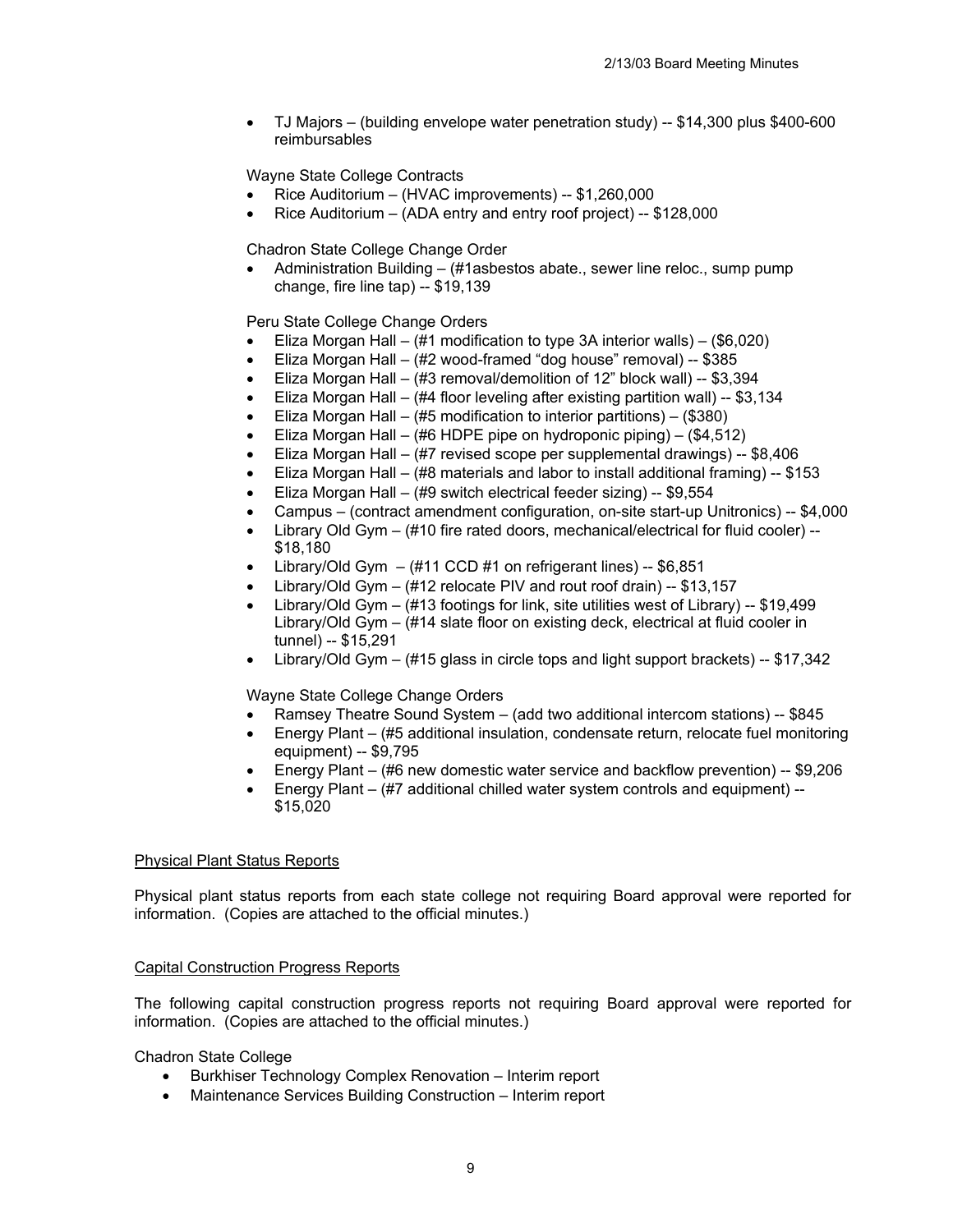- Memorial Hall Renovation Interim report
- Miller Hall Renovation Final report
- Sandoz High Plains Heritage Center Renovation/Construction Interim report

#### Peru State College

- Eliza Morgan Hall Renovation Phase I Interim report
- Hoyt Science Building Renovation Interim report
- Library/Old Gym Renovation Interim report

Wayne State College

- Energy Plant Purchase/Renovation Interim report
- Neihardt Hall Renovation Initial report
- Ramsey Theatre Renovation/Addition Interim report
- Rice HVAC Improvements Initial report
- Stadium Entry Plaza, Track and Restroom Project Initial report

#### Contingency Maintenance Progress Reports

Contingency maintenance progress reports from each state college not requiring Board approval were reported for information. (Copies are attached to the official minutes.)

#### LB 309 Progress Reports

LB 309 progress reports from each state college not requiring Board approval were reported for information. (Copies are attached to the official minutes.)

#### Preliminary Tuition Planning

Executive Director Carpenter informed the Board that the Council of Presidents would be developing a tuition proposal that he would bring to the Board for its consideration in April.

#### **MISCELLANEOUS ACTION AND INFORMATION ITEMS**

#### Strategic Planning Follow-Up

Executive Director Carpenter noted the luncheon for state Senators would be held Monday, March 3 from 12:00 – 1:30 p.m. in the Blue Cross Blue Shield Building. This luncheon is in response to one of the strategies developed in the NSC Strategic Plan. Trustee Halbert requested strategic planning follow-up be a permanent part of the miscellaneous information section of the Board meeting agenda. The Board would like to hear reports from each of the colleges and System Office regarding the strategic plan during each Board meeting.

President Johnson noted that the Board's approval of the Peru State College Strategic Plan was in keeping with the NSC Strategic Plan.

President Krepel reported that Chadron State has appointed a steering committee consisting of campus individuals to revise their current 5-year strategic plan and that the NSC Strategic Plan would serve as the overarching guide for the committee's deliberations.

President Stearns reported that Wayne State is continuing to use the AQIP model and the NSC strategic plan as its guidelines for strategic planning.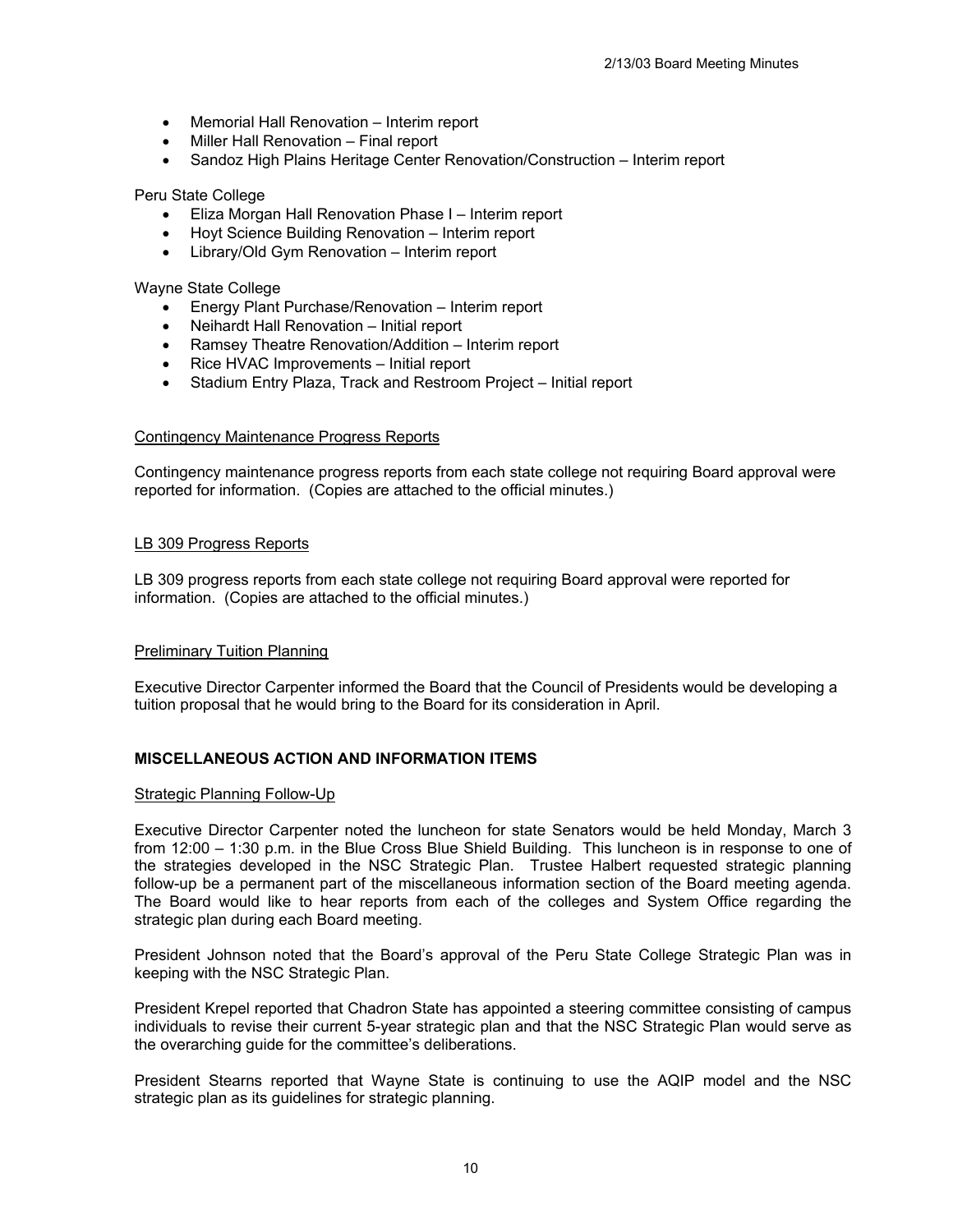# Executive Director's Report

Executive Director Carpenter shared a draft of a resolution in opposition to LB 389 for Board adoption. A motion to adopt the resolution after modifications was made and unanimously approved. RESOLUTION IN OPPOSITION TO THE CREATION OF THE NEBRASKA HIGHER EDUCATION BOARD OF REGENTS, THEREBY RESTRUCTURING THE GOVERNANCE OF POSTSECONDARY EDUCATION IN NEBRASKA

Whereas, the Nebraska state colleges can trace their origin to the time of statehood in 1867; and

Whereas, the Nebraska State College System has as its primary mission providing undergraduate education to students in rural areas of the state; and

Whereas, the Nebraska State College System faculty members are dedicated, fully qualified professionals whose first priority is classroom teaching; and

Whereas, the Nebraska State College System is unique in its ability to deliver quality baccalaureate and masters degree programs at low cost; and

Whereas, the Nebraska State College System offers access to all students who desire the opportunity to pursue a college degree; and

Whereas, the Nebraska State College System prides itself on personal student attention and a supportive environment that enhances opportunities for success; and

Whereas, the Nebraska State College System has a tradition of excellence in producing outstanding teachers, the majority of whom serve Nebraska's schools; and

Whereas, the Nebraska State College System is dedicated to community and economic development in all areas of Nebraska; and

Whereas, the Nebraska State Colleges Board of Trustees believes that the Nebraska State Colleges serve a mission unique to the other post secondary educational institutions in Nebraska and that their mission is best served by a governing board whose sole purpose is the support and promotion of that mission;

**THEREFORE, BE IT RESOLVED** that the Board of Trustees of the Nebraska State College System unanimously opposes any legislation or constitutional amendment that would eliminate the Board of Trustees of the Nebraska State College System, the Coordinating Commission for Postsecondary Education and the Board of Regents of the University of Nebraska.

Approved this 13<sup>th</sup> day of February, 2003.

#### Presidents' Reports

President Johnson reported that Peru State has received several awards as noted in his written report and that budget discussions continue on a nearly daily basis. He further reported how proud the college community is of the new library and plans now call to have books and other materials moved in on or around April 1.

President Krepel reported that Chadron State's range management program had received numerous accolades. He further reported the Chadron National Guard Unit had been mobilized recently and that twenty seven (27) CSC students had been called up for duty.

President Stearns reported that budget discussions were continuing at Wayne State and many special